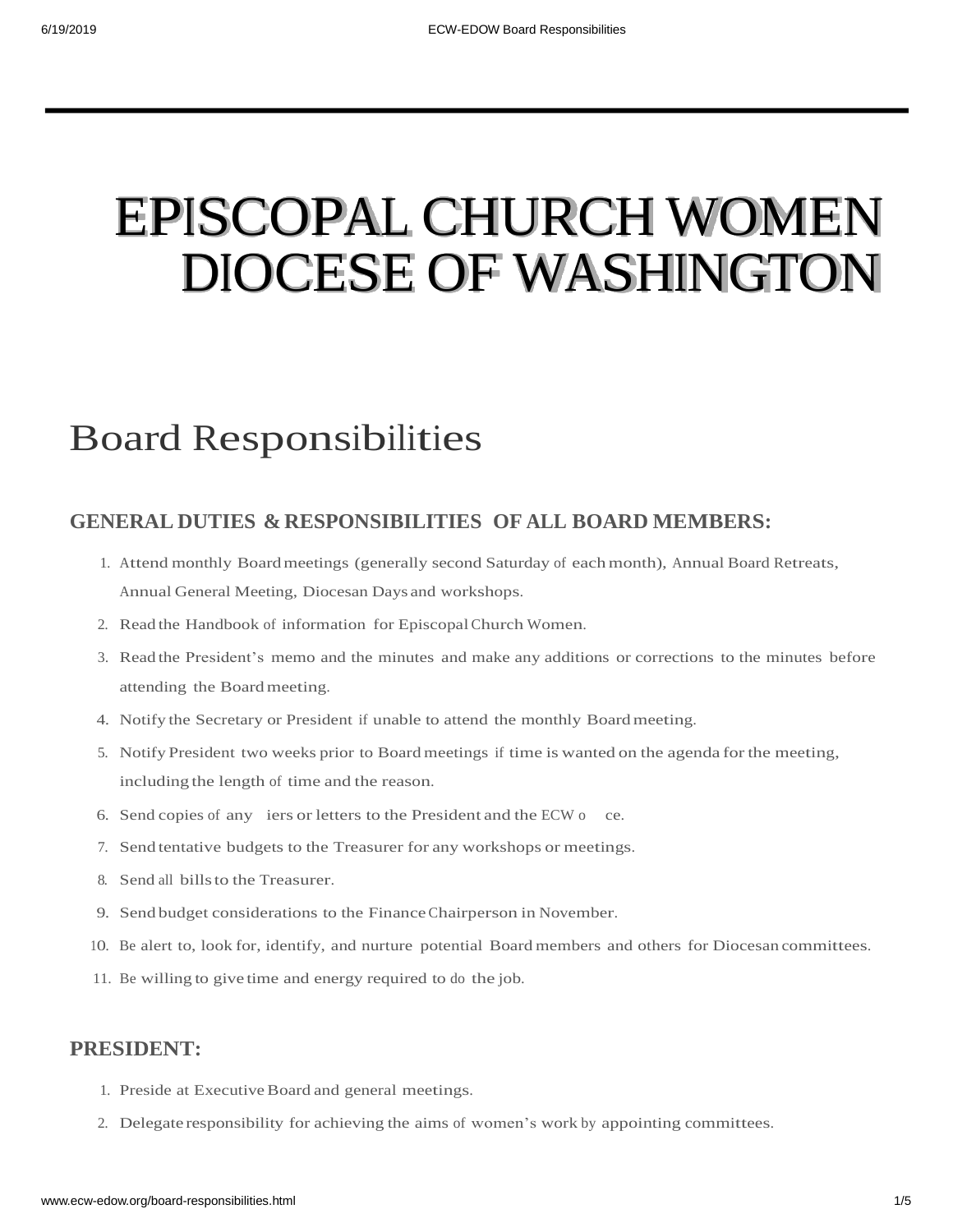|  | $\vdots$ il i ii ii ii i |  |  |  |
|--|--------------------------|--|--|--|
|  |                          |  |  |  |

- 4. Pass on to her successor all correspondence and material related to the <sup>o</sup> ce of the president.
- 5. In order to carry out these duties, the president should be willing and able to give generously of her time, demonstrating strength and initiative. Because of her commitment, she should lead the way in worship and attend church on a regular basis. She also needs to understand the aims and current scope of women's work in the local church and in the diocese. She should have the ability to let the members of the group feel that their individual participation and corporate e orts are essential to achieve the goals of the group. Ideally,she should have experience as <sup>a</sup> Boardmember and plan to spend two days <sup>a</sup> week in the ECW O ce at Church House in addition to times mentioned above.

#### **VICE-PRESIDENT:**

- 1. In the absence of the President, preside at ExecutiveBoard and general meetings.
- 2. Assist the President by representing her at group meetings, if necessary; or serving as chairperson or member of <sup>a</sup> committee.
- 3. Attend Board meetings.
- 4. Help the President in parish, community, and diocesan activities. Attend diocesan, regional, national meetings as requested by president. Workwith speci c committees as appointed and with special events initiated by the Board.
- 5. Must familiarize herself with the work of the women of the church and of the ECW Board.

### **SECRETARY:**

- 1. Takes minutes at monthly and special Boardmeetings, at the Annual Meeting and all general ECW meetings.
- 2. Keeps <sup>a</sup> permanent le of minutes and all attachments, including complete reports and important documents.
- 3. Sends minutes to the President at least two weeks prior to next Boardmeeting.
- 4. Keeps <sup>a</sup> record of all members present at meetings.
- 5. Distributes any correspondence pertaining to the group as directed by the President.
- 6. Prepares programs for Annual General Meeting, Advent Prayer Breakfast, Annual Retreat and other programs as assigned by board.
- 7. Sends out email reminders to board members for regular and specialmeetings.
- 8. Maintains and updates mailing list. Purchases postage stamps and envelopes, makes copies and assembles all materials for mass mailing. (Funds for stamps and envelopes are provided by the Treasurer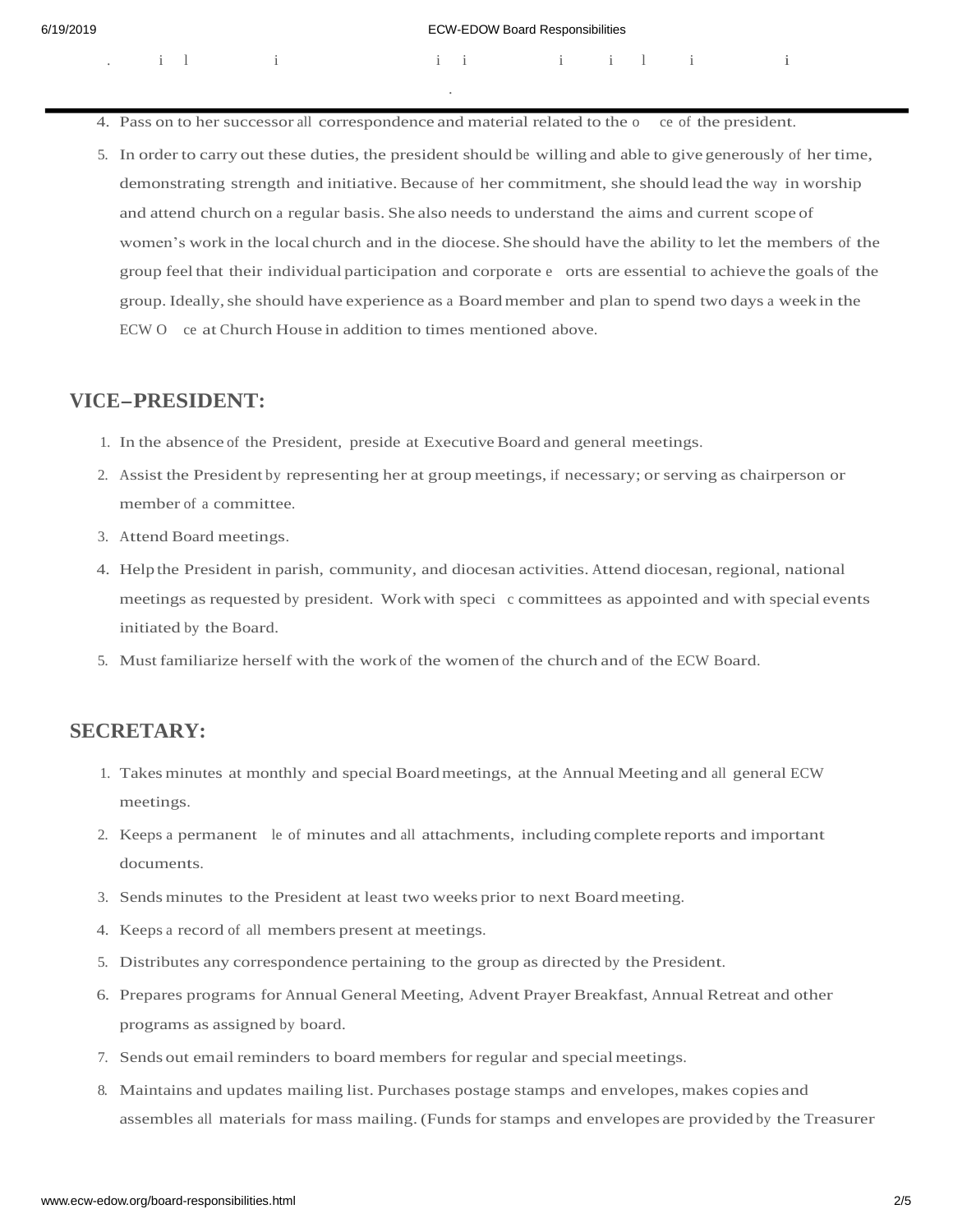.

 $\mathbf{i}$  the subm ss on of the check request form (The Church House photocop er s ava ab e upon  $\mathbf{i}$  ab e upon  $\mathbf{i}$  ab e upon  $\mathbf{i}$  ab e upon  $\mathbf{i}$  ab e upon  $\mathbf{i}$  ab e upon  $\mathbf{i}$  ab e upon  $\mathbf{i}$  ab e upon  $r_{\rm c}$ request ) i i i i il l

#### **TREASURER:**

- 1. Have charge of funds, except those of the United Thank O ering, Memorial Scholarship Fund, and Church Periodical Club. Administer the funds in accordancewith the budget or the vote of the group.
- 2. Working with the Finance Committee, plan the budget for the year. Understand every item in the budget and the system of acquiring funds.
- 3. Reportmonthly, presenting an accurate statement of receipts and expenditures.
- 4. Assist in the preparation of the yearly budget and present <sup>a</sup> yearly statement of receipts and expenditures at the Annual General Meeting.
- 5. Attend Boardmeetings and functions.

# **REGIONAL REPRESENTATIVES:**

- 1. Serve as liaison between the ECW Board and parish groups.
- 2. Establish contact and becomes knowledgeable about the parish groups in the area represented.
- 3. Maintain regular contact with parish groups, but assume no responsibility for creating an ECW structure where one is not wanted.
- 4. Is available to parish groups upon request to: Help them organize an ECW, help a group to identify needs and meet them, help revitalize their organization, make known diocesan resources, provide leadership training.
- 5. Showtheir interest in parish groups by attending localmeetings, taking area parish newsletters.
- 6. Assume responsibility for planning and carrying through area workshops which could:meet the needs of people in the area, focus on Board goals, o er <sup>a</sup> means of discussion on all sides of issues of concern to the whole church, o er parish groups <sup>a</sup> design for evaluation and/or restructure.
- 7. Assess nancial needs with respect to consultant help for workshops,designsfor parishes, possible speakers and leaders.
- 8. Keep President informed of their expectations for her and other Boardmembers.
- 9. Support the work of the ECW Board and individual chairpersons/ECW parish presidents/resource persons.
- 10. Provide continuity when successor takes over.
- 11. Keep President and Administrative Assistant informed about parish groups and own work.
- 12. Workwith Regional Steering Committee (assemblies).
- 13. Live in geographical area that she represents. (Thisis not essential, but helpful.)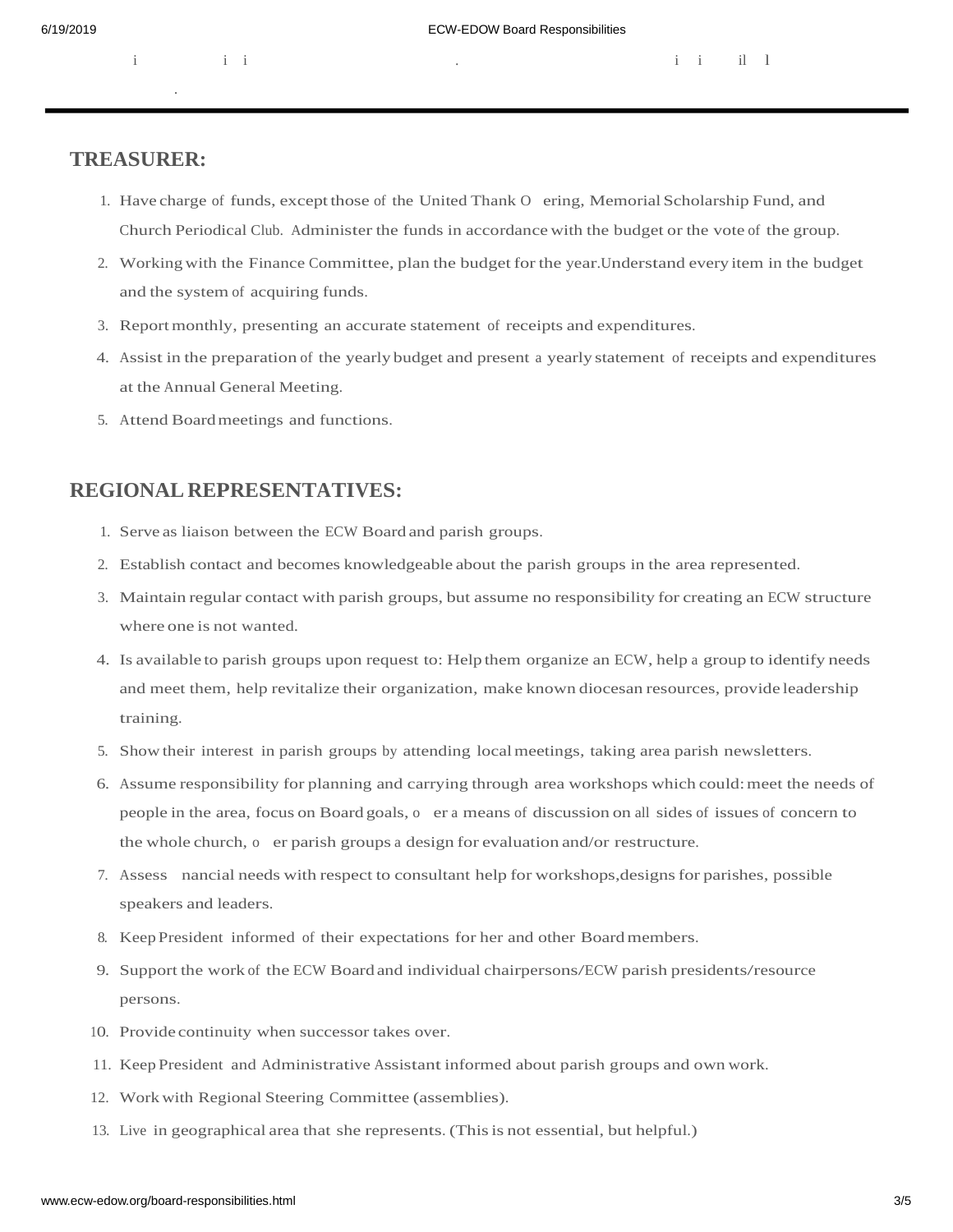# **CHURCH PERIODICAL CLUB COORDINATOR**

- 1. From the Diocesan CPC Director you will receive copies of the National Book Fund Report which are suitable for bulletin boards and newsletters,so that all in your church will knowthe needs and situations of worldwide requests for aid and to what extend CPC had been able to help.
- 2. Observe CPC Sunday ( rst Sunday in October). Use the CPC prayer. Send check to diocesan coordinator by November 1st.
- 3. Have <sup>a</sup> CPC poster contest enlist help of Sunday School (optional).
- 4. Continue local projects and take on new ones. The need for good printed materials is alwaysthere.
- 5. For proper bookkeeping, follow the guidelines for <sup>a</sup> treasurer and/or <sup>a</sup> UTO coordinator.

# **MEMORIAL SCHOLARSHIP FUND COORDINATOR**

# **UNITED THANK OFFERING (UTO) COORDINATOR**

Duties and Responsibilities:

- 1. Write letters each early spring and early fall to parish UTO representatives,or lacking a name, to parish ECW President, Outreach Chairman, or any other contact we may have.Indicate in letter, among other things, that if possible, contributions from Spring and Fall UTO Ingatherings be put into one check and sent to our o ce address at Church House. Transmit letters to our Administrative Assistant at Church House, who does letters on our letterhead and mails them from her o ce.
- 2. Write another letter in acknowledgement of receipt of UTO funds at our o ce and transmit to our Administrative Assistant. Periodically update letter.
- 3. Maintain bank account for the funds to which our Administrative Assistantsends UTO contributions from parishes.
- 4. Submit UTO funds to National UTO Committee at least fourtimes per year.
- 5. Report to ECW Board President and Secretary with written report at appropriate times.
- 6. Communicate with Provincial UTO Representative
- 7. Promote and interpret UTO as part of the mission of the Church.
- 8. Correspond with, supply information to, and be available for speaking engagements with parish groups.
- 9. Plan UTO Ingatherings at Annual Meeting of ECW and give report of past year.
- 10. Make known to parishes when, in October each year, UTO Grant Request Forms arrive at our <sup>o</sup> ce; Administrative Assistant can do this through Diocesan publications, i.e., Did You Know?